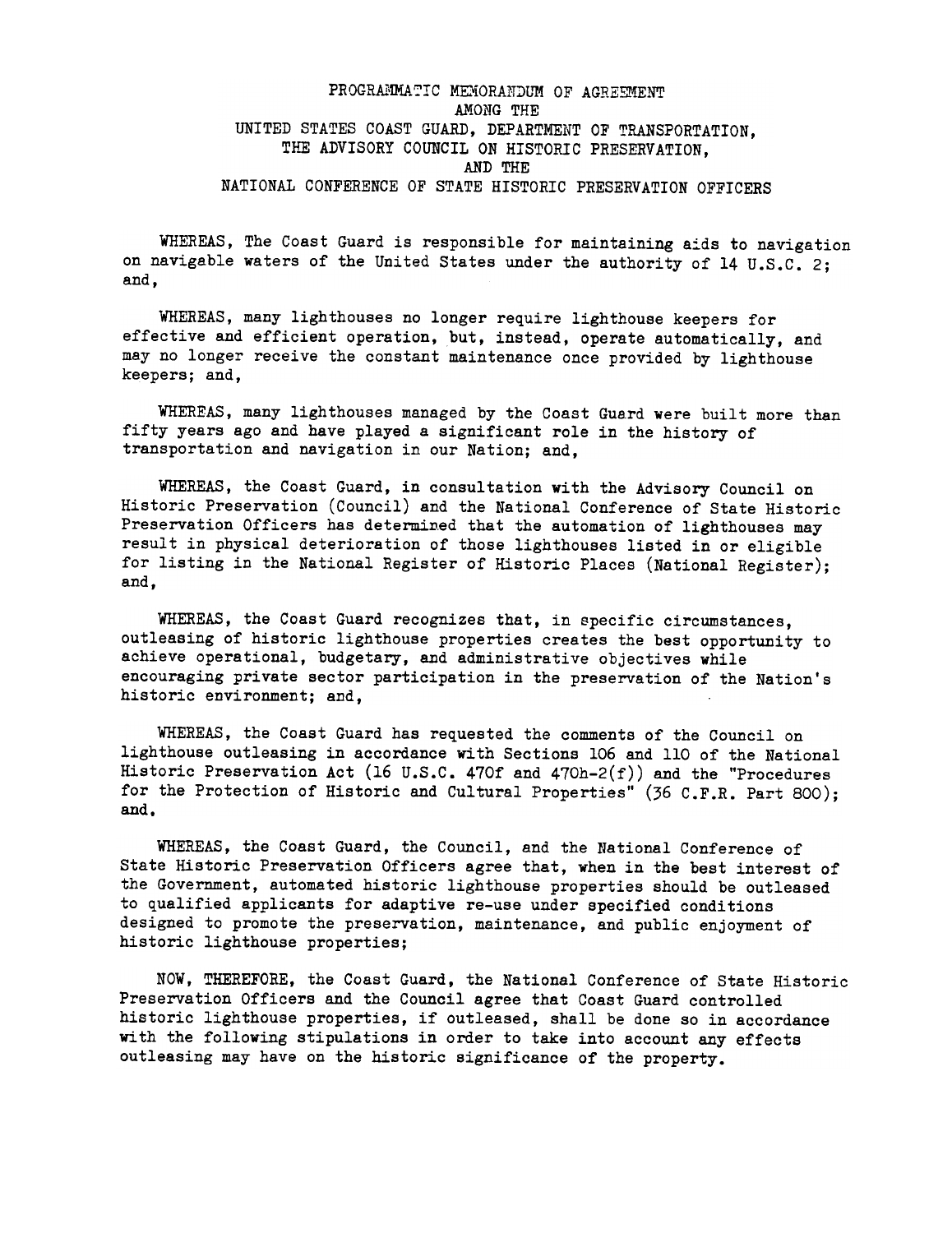I. Identification

A. In conjunction with the Commandant's long range plan, the historic inventory required by Section 470h-2 of the National Historic Preservation Act, lighthouse automation projects, and other property utilization reviews required by current regulations, Coast Guard District Commanders will identify lighthouse properties that may be eligible for outleasing under the terms of this Agreement.

To be considered eligible, a property must meet the following criteria:

1. The property must be listed, determined eligible, or appear potentially eligible for listing, on the National Register of Historic Places; and,

2. The aids to navigation must be active; and,

3. The aids to navigation must be automated; and

4. The property must not be needed for any other Coast Guard missions that would prohibit outleasing; and,

5. The property must not be needed by any other Federal agency to carry out mandated missions that would prohibit outleasing.

B. When a lighthouse property is considered potentially eligible for listing on the National Register, the Coast Guard may encourage assistance from interested citizens in collecting information about the historic significance of the lighthouse property.

### II. Notification

A. Because the evaluation of potential outlease properties is a long term, continuous process, public notification will occur only when specific properties are determined ready and eligible for outleasing under the terms of this Agreement and there are no qualified applicants on record.

B. Such notification may include, at the discretion of the Coast Guard, any of the following: local newspapers, magazines, and special interest journals; the National Trust for Historic Preservation; appropriate offices of State and local governments including the State Historic Preservation Officer (SHPO), the State Arts Office, and the State Recreation Department; private sector organizations such as historic societies; and private individuals.

C. Public notification will include a solicitation for proposed uses, anticipated level of public involvement in the proposed preservation effort and subsequent use, and a statement of financial resources needed and available to undertake the proposed project.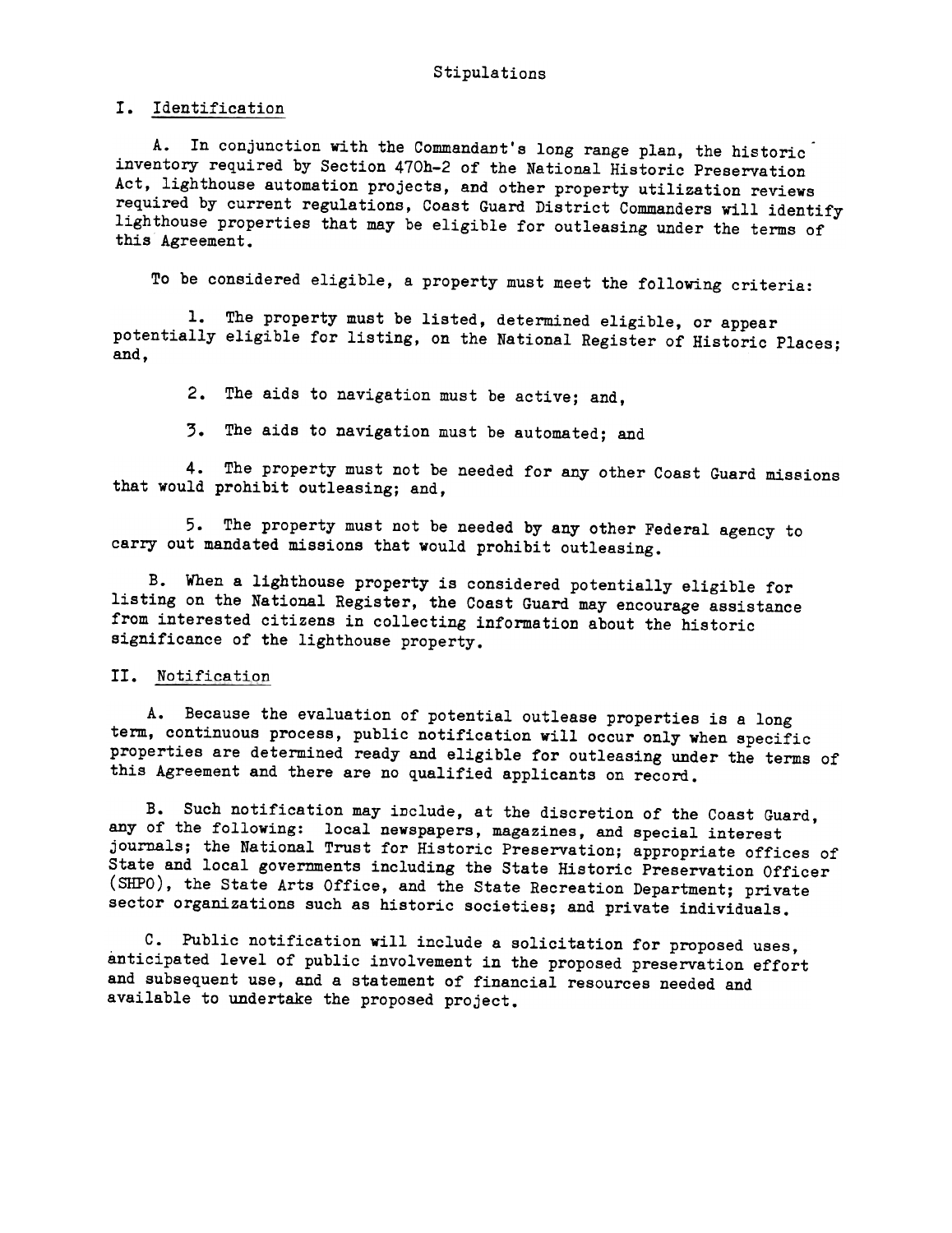#### III. Selection of Lessee

The Coast Guard will select lessees based upon the following criteria:

A. Applicants must have the financial and technical ability to rehabilitate the property in accordance with standards and guidelines established by the Secretary of the Interior for rehabilitation of historic buildings.

B. The proposed use must be consistent with the historic value of the lighthouse, and complement the architectural and nautical character of the lighthouse property.

C. Those proposed uses that have greatest opportunity for public involvement, participation, education, and enjoyment will be given preference. Proposed uses may be evaluated on a regional basis.

D. All applicants must be willing and able to rehabilitate the lighthouse in a timely manner.

#### IV. Lease Provisions

The Coast Guard will require that the lease contain the following provisions:

A. The Coast Guard will identify those features critical to the function of the aids to navigation and other property, outlining all restrictions or responsibilities of the lessee regarding such features.' The lessee agrees to restore, rehabilitate, maintain and/or preserve, at their erpense, to the standards established by Commandant (G-NSR), U. S. Coast Guard, those aids to navigation identified as the lessee's responsibility.

B. The SHPO will identify those features critical to the historic significance of the property, outlining all restrictions or responsibilities of the lessee regarding such features. The lessee agrees to restore, rehabilitate, maintain and/or preserve, at their expense, to the standards of the recommended treatments of "The Secretary of the Interior's Standards for Rehabilitation and of Historic Buildings" (Revised 1983) and the Department of the Interior Preservation Briefs for structural components considered historically significant those features identified as the lessee's responsibility.

C. The lessee agrees that all work of any nature that will affect the identified functional aspects of the lighthouse property to be leased will be done only after written approval by the Coast Guard. The lessee agrees that all york of any nature thst will affect the identified historical aspects of the lighthouse property to be leased will be done only after written approval by the Coast Guard and the appropriate SHPO.

D. Coast Guard personnel will inspect the property to ensure non-interference with the aids to navigation. The SHPO will be permitted to inspect the property during rehabilitation to ensure that any restoration being done is in accordance with the plans approved above.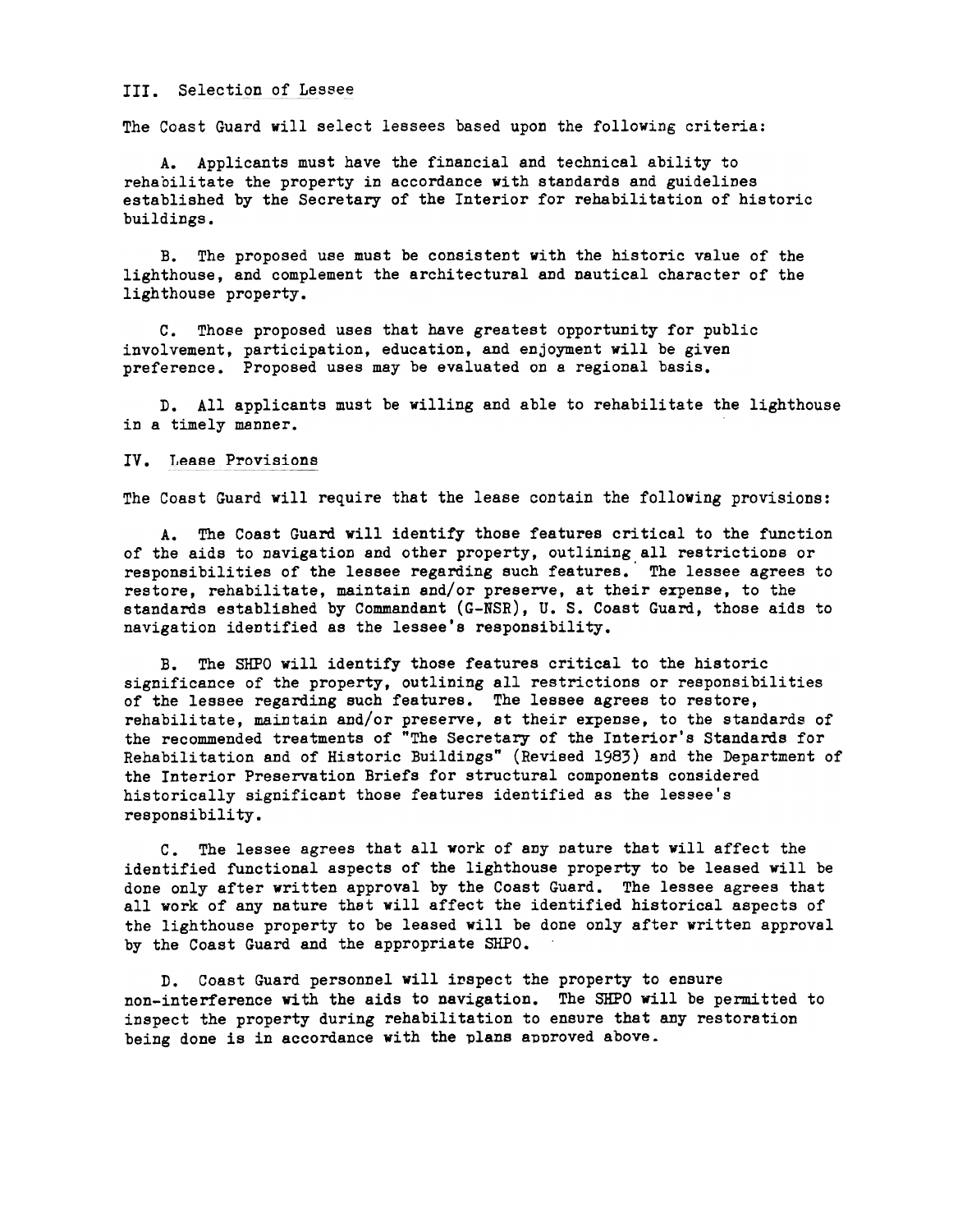IV. Lease Provisions (cont.)

E. Once restored, the property will be inspected by the SHPO and a Coast Guard representative to verify that any rehabilitation was done as agreed upon. Standard aids to navigation maintenance inspections will be made at reasonable hours by Coast Guard personnel in conjunction with routine servicing of the aids to navigation. SHPOs may arrange inspections with the lessee to ensure compliance with the recommended treatments in the Secretary of the Interior's Guidelines for Rehabilitation of Historic Buildings and pertinent preservation briefs.

F The term of the lease may not exceed thirty years.

G. The Coast Guard may include other clauses in individual circumstances as it sees fit to ensure that the mission of the Coast Guard and the public interest are served.

VI. Inventory

The Coast Guard will compile an inventory of properties considered eligible for outleasing under the terms of this Agreement. This inventory will include at least the following information:

, Unit name.

- 2. State.
- 3.

If outleased, the inventory will also include:

- 4. Lessee.
- 5.
- 6. Lease term.
- 7. Lease expiration date.

## VII. Reporting

The Coast Guard will report annually to the Council and the National Conference of State Historic Preservation Officers, providing an inventory (as described in Section VI. of this Agreement) of lighthouse properties outleased under the terms of this Agreement.

## VIII. Amendments to the Memorandum

If a signatory to this Memorandum determines that its terms cannot be or are not being met, or believes a change is necessary, the signatory will request the consulting parties to consider an amendment to the Memorandum. Amendments will be executed in the same manner as the original Memorandum.